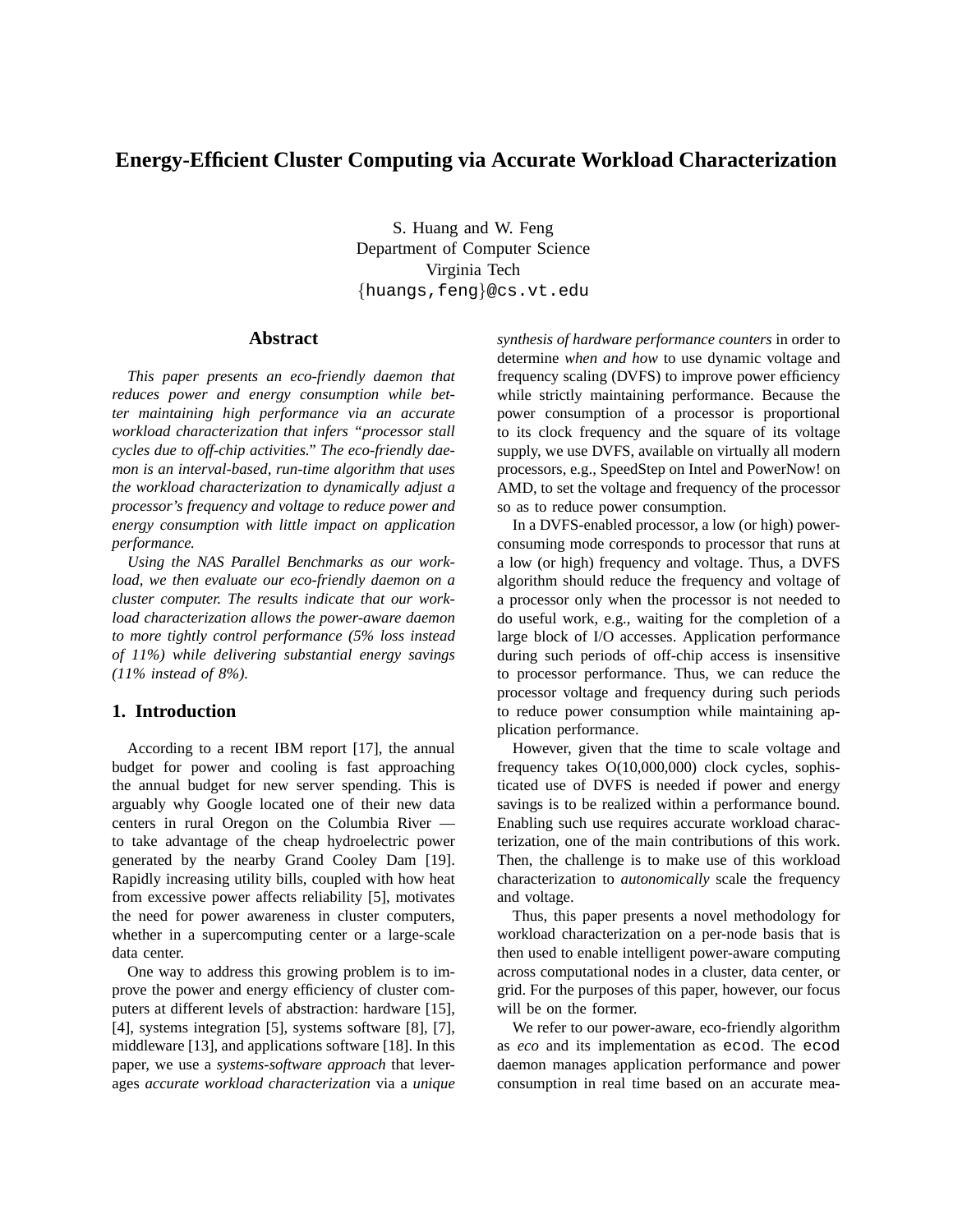surement of CPU stall cycles due to off-chip activities and does *not* require application-specific information a priori. The paper will show that ecod limits performance impact to only 5.1% (if our performance-bound knob is set to 5%) with less than 3.5% variance, both better than the current state of the art, while saving up to 50% in processor energy and up to 19% in overall system energy.

The remainder of the paper is organized as follows. Section 2 discusses related work on power-aware algorithms and its workload characterization. Section 3 presents our novel workload characterization based on CPU stall cycles due to off-chip activities. In Section 4, we present our power-aware, run-time algorithm called *eco*, which is implemented as a daemon. Sections 5 and 6 present our experimental setup and results, respectively, followed by a conclusion in Section 7.

# **2. Related Work**

The past few years has seen significant research in power-aware cluster computing, which can be categorized into two types [7]: off-line, trace-based scheduling [1], [6], [16] and on-line, profile-based scheduling [8], [11], [7], [3]. For brevity, the related work below focuses on the latter, which is the more challenging problem.

Lim et al. [11] design an MPI run-time system that dynamically reduces CPU performance during communication phases in MPI programs. Curtis-Maury et al. [3] present a framework for autonomic powerperformance adaptation of multi-threaded programs using thread throttling. However, these two works have limited application in that they are designed only for MPI and OpenMP applications, respectively. For power-aware research using general workload characterization, Choi and Pedram [2], Hsu and Feng [8] ( $\beta$ algorithm), and Ge et al. [7] possess the current state of the art for general computing systems.

Choi and Pedram propose a DVFS approach based on the ratio of off-chip access to on-chip computation time that is targeted to embedded systems. It uses the number of instructions and external memory accesses to compute the ratio of off-chip computation time to on-chip computation time. However, this workload characterization is *CPU-frequency dependent* and cannot characterize an application. Why? Theoretically, the off-chip access time is constant no matter what CPU frequency is used while on-chip computation time will decrease as CPU frequency increases. Hence, the ratio of off-chip access to on-chip computation time depends on the CPU frequency. Moreover, Choi's work

only considers memory access and ignores thread synchronization in exploring energy-saving opportunities.

The  $\beta$  algorithm [8] of Hsu and Feng assumes that CPU boundedness is indirectly reflected via the MIPS (millions of instructions per second) rate. Since the MIPS rate only approximately reflects CPU boundedness and is dependent on CPU frequency, it cannot accurately characterize application workload nor can it effectively bound performance loss. Another (arguable) drawback is that the  $\beta$  algorithm takes the entire history of workload into consideration when making DVFS decisions. While appropriate for some applications, it is not for many other applications.

CPU MISER [7] relies on retired instruction and cache-access statistics to provide information about the on-chip workload. It also uses constant values to approximate two important variables in its workload characterization. As such, this approach only accurately characterizes workload on average. Moreover, the workload characterization of CPU MISER is CPU frequency dependent.

The Linux on-demand governor is widely provided in the CPUFreq subsystem of a recent Linux kernel. It dynamically changes CPU frequency depending on CPU utilization [14]. Because CPU utilization is misleading in terms of characterizing a program's workload, the on-demand governor cannot efficiently deliver both power savings while controlling performance loss.

### **3. Workload Characterization**

From a power-aware perspective, different applications create different opportunities for energy savings. Execution phases with memory-intensive activities have been an attractive target for DVFS algorithms because the time for a memory access is independent of how fast the processor is running. When frequent memory or I/O accesses dominate a program's execution time, they limit how fast the program can finish executing. It is this *memory wall* that provides an opportunity to reduce power and energy consumption while maintaining performance. In cluster computing and grid environments, there are further opportunities for power and energy savings, e.g., during network or I/O synchronization, e.g.,

Below we derive a parameter  $\lambda$  to characterize application workloads in order to assist in simultaneously optimizing performance and power. We then present our methodology for measuring  $\lambda$  using CPU stall cycles due to off-chip activities.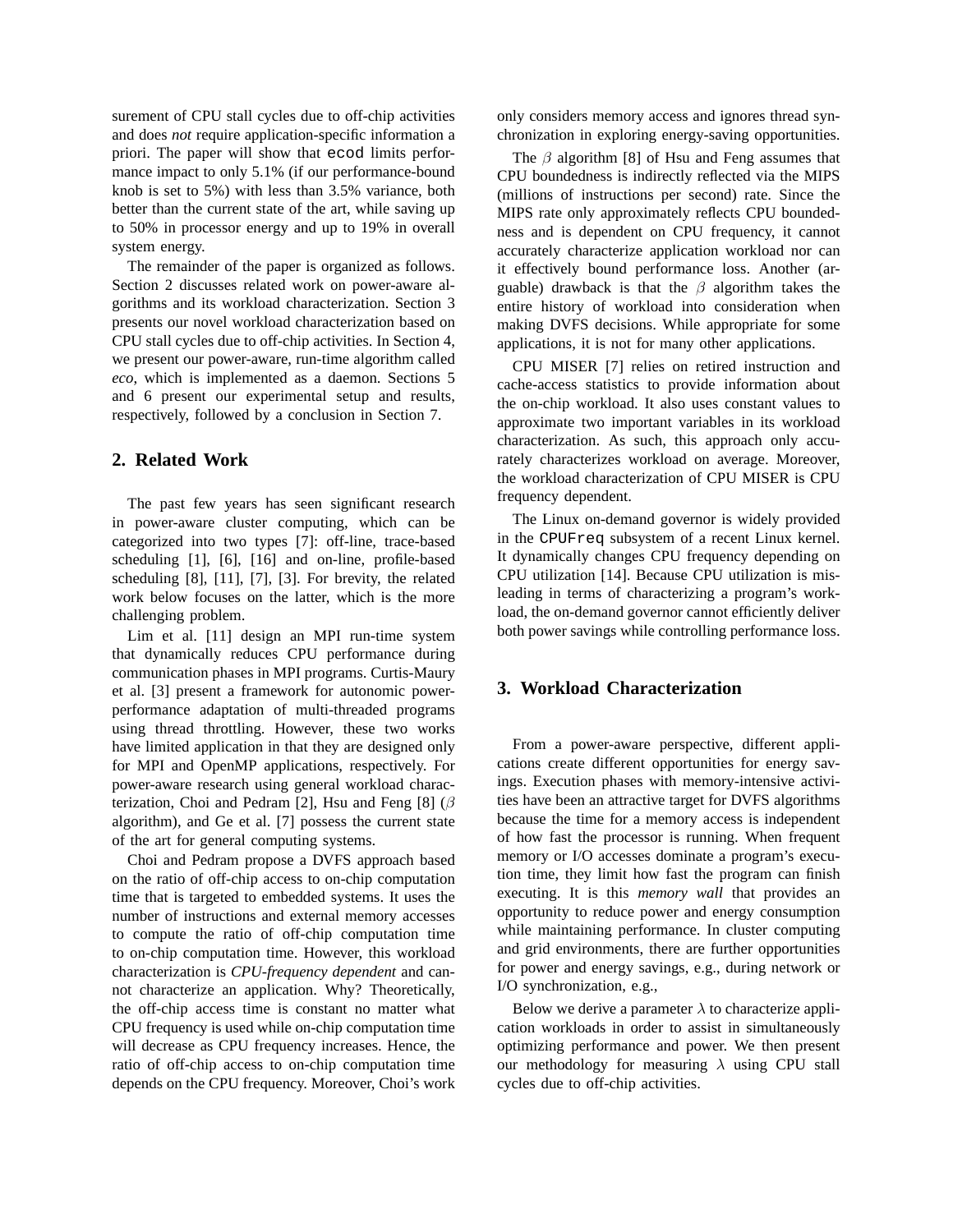#### **3.1. Deriving a Workload Model**

Let  $T(f)$  denote the time to execute a program at a CPU frequency  $f$ . The total number of clock cycles to execute a program is then given by  $T(f) \cdot f$ . Alternatively, as noted in Eq. (2), this value can be realized as the number of clock cycles to execute onchip activities,  $C_{on}$ , plus the number of clock cycles to execute off-chip activities,  $C_{\text{off}}$ , where the execution time of the former is frequency-*sensitive* and the latter is frequency *insensitive*. That is,  $C_{on}$  is the number of CPU cycles whose execution is affected by frequency variation while  $C_{off}$  is the number of CPU cycles whose execution is *not* affected by frequency variation.

$$
C_{on} + C_{off} = T(f) \cdot f \tag{1}
$$

We define  $T_{off}$  to represent the execution time that is CPU frequency-insensitive.

$$
T(f) = C_{on} \cdot \frac{1}{f} + T_{off} \tag{2}
$$

When a program runs at maximum frequency  $f_{max}$ ,

$$
T(f_{max}) = C_{on} \cdot \frac{1}{f_{max}} + T_{off} \tag{3}
$$

Note that  $T_{off}$  in Eq. (3) is the same as in Eq. (2) when executing the same amount of program instructions since  $T_{off}$  is not affected by the change of CPU frequency f.

To quantify the performance loss, we define a parameter  $\delta$  that indicates the performance bound in employing DVFS,

$$
\frac{T(f) - T(f_{max})}{T(f_{max})} < \delta \tag{4}
$$

Substituting  $T(f)$  and  $T(f_{max})$  from Eq. (2) and (3), respectively, into Eq. (4), we get

$$
\frac{C_{on}}{C_{on} + T_{off} \cdot f_{max}} \cdot \frac{f_{max} - f}{f} < \delta
$$

The equation can be reformulated as

$$
\lambda \cdot \frac{f_{max} - f}{f} < \delta \tag{5}
$$

where

$$
\lambda = \frac{C_{on}}{C_{on} + T_{off} \cdot f_{max}} \tag{6}
$$

The workload characterization, denoted by  $\lambda$  in Eq. (6), can be reformulated as

$$
\lambda = \frac{C_{on}}{C_{on} + C_{off} \cdot \frac{f_{max}}{f}}
$$
(7)

By combining Eq. (1) and (7), we eliminate the direct

dependence on  $C_{on}$ , thus resulting in

$$
\lambda = \frac{f^2 T(f) - f C_{off}}{f^2 T(f) - f C_{off} + f_{max} C_{off}} \tag{8}
$$

where  $0 \leq \lambda \leq 1$ .

From Eq. (6), the workload characterization  $\lambda$  is a parameter that is independent of the CPU frequency that the application is running at.  $\lambda$  only depends on the application itself. Eq. (7) shows that  $\lambda$  characterizes the percentage of on-chip cycles out of the total CPU cycles when running at frequency  $f_{max}$ . In Eq. (7), when  $\lambda$  equals to 1,  $C_{off}$  is 0, which means that the program spent all its time on on-chip activities. When  $\lambda$  equals 0,  $C_{on}$  must be 0, which means the program spent all its time on off-chip activities. Eq. (8) provides *a method to quantify the behavior of applications even if they are not running on frequency*  $f_{max}$ *.* 

## **3.2. Methodology for Measuring CPU Off-Chip Stall Cycles**

In this section, we present our methodology for measuring  $C_{\text{off}}$ . In order to achieve the desired accuracy, we obtain the CPU stall cycles due to off-chip activities from two aspects: on-chip  $(C_{off}^{on})$  and off-chip  $(C_{off}^{off})$ .

#### **3.2.1. Measuring from the On-Chip Perspective.**

$$
C_{off}^{on} = SC_{total} - SC_{on} \simeq SC_{total} - SC_{branch} - SC_{reorder}
$$

where  $C_{off}^{on}$  is the on-chip measurement of CPU stall cycles due to off-chip activities. For our platform, we measure  $SC_{total}$  using the CPU's decoder/dispatch stall cycles and measure  $SC_{on}$  using the sum of the CPU's decoder stall cycles due to branch misprediction  $(SC_{branch})$  and full reorder buffer  $(SC_{reorder})$ . Why choose these two events? They dominate CPU stall cycles due to on-chip activities and hardly overlap with each other. There are also other stall cycles contributors, e.g. segment load, serialization, and so on. However, our empirical results show that CPU stall cycles contributed by these events are small; thus, we ignore them in our estimation.

#### **3.2.2. Measuring from the Off-Chip Perspective.**

$$
C_{off}^{off} = N_{mem} \cdot \tau_{mem} \cdot f + T_{io} \cdot f + T_{idle} \cdot f
$$

where  $C_{off}^{off}$  is the off-chip measurement of CPU stall cycles due to off-chip activities.  $N_{mem}$  is the number of off-chip memory accesses;  $\tau_{mem}$  is the memoryaccess latency;  $T_{io}$  is the CPU stall time for waiting on I/O completion; and  $T_{idle}$  is the CPU idle time. We use L2 cache misses to emulate the number of off-chip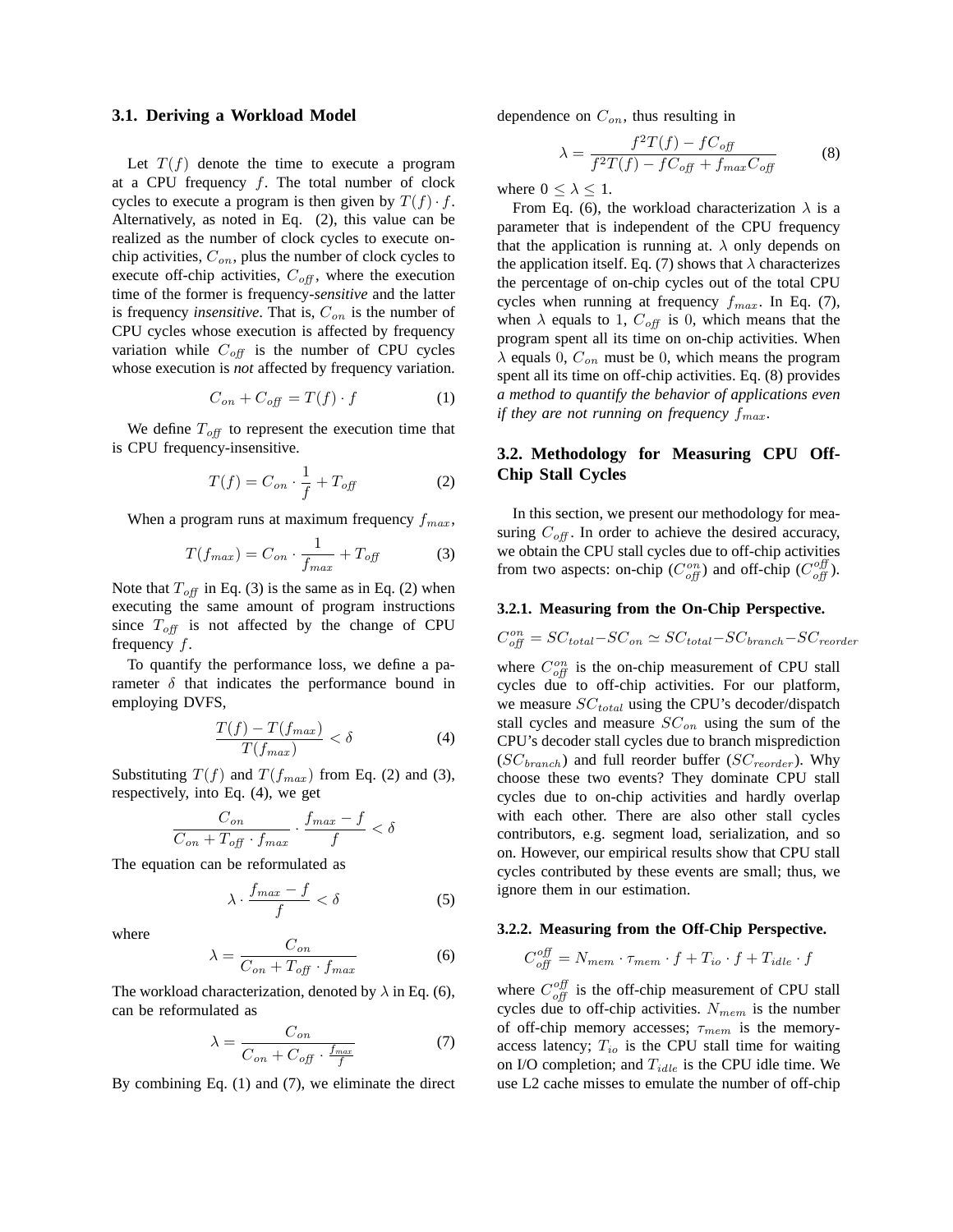memory accesses and use LMBench [12] to measure the memory-access latency  $\tau_{mem}$ .  $T_{io}$  and  $T_{idle}$  can be obtained through /proc/stat on Linux systems.

**3.2.3. Synthetic Measurement.** We obtain our final measurement by taking the minimum of on-chip and off-chip measurement of CPU stall cycles due to offchip activities, i.e.,

$$
C_{\text{off}} = \min(C_{\text{off}}^{\text{on}}, C_{\text{off}}^{\text{off}})
$$

Why take the minimum? Both measurements overestimate the number of CPU stall cycles. On the one hand, for on-chip measurement, there is no such hardware event that can measure CPU stall cycles due to off-chip activities directly. In order to estimate it, we choose a set of events out of many that can cause on-chip CPU stalls, e.g. branch abortion, serialization, full reorder buffer [10]. Moreover, most of the events involve both on-chip activities and off-chip activities. Therefore, an event cannot be simply treated as an event due to on-chip activities or off-chip activities. To exacerbate the problem, the events sometimes overlap with each other.

On the other hand, off-chip measurement is also not accurate enough. Both off-chip memory accesses and memory latency are hard to determine precisely. The L2 cache misses measured by the hardware counter usually include misses due to speculative execution. Additionally, due to CPU prefetching and block transfer, some L2 cache misses will be combined and transferred together. Thus, the actual number of memory accesses will be smaller than the measured value.

Two facts lead us to combine on-chip and off-chip measurements. For CPU-bound applications, L2 cache misses are smaller and the opportunity for combining and overlapping cache misses is small. Thus, off-chip measurement works better for CPU-bound applications. For non-CPU-bound applications, however, CPU stall cycles due to off-chip activities dominate the total CPU stall cycles. Therefore, on-chip measurement fits non-CPU-bound applications well.

### **4.** *eco* **Algorithm**

Here we present our workload-aware, eco-friendly algorithm called *eco*. The algorithm consists of multiple components: (1) the high-level algorithm itself that periodically determines whether to scale the frequency and voltage, (2) workload prediction to enable the decision of what to scale the frequency (and voltage) to, and (3) once a frequency is determined, how to schedule and emulate the frequency (and voltage) if the platform does not explicitly support the frequency.

#### **4.1. Overview of Algorithm**

The *eco* algorithm is an interval-based, run-time algorithm, whose execution time is divided into intervals that span the running time of an application program. Within each interval, the algorithm performs the following:

1. *Characterizes the workload for the current interval*, as noted in Section 3. As stated before, frequent memory and I/O access, network process synchronization, as well as CPU idling constitute the three main opportunities for power-aware computing. However, these three opportunities vary from application to application and change from time to time. In short, the *eco* algorithm quantifies the application behavior at run time for each interval.

2. *Predicts the workload characterization for the next interval.* The *eco* algorithm predicts the workload for the next interval based on that of previous intervals. It uses the average of a  $\lambda$  window of previous intervals to predict the workload, since we observe that workload tends to be constant for short periods of time.

3. *Schedules the frequency for the next interval.* The *eco* algorithm schedules the CPU frequency based on the predicted workload characterization in order to maintain the performance bound while saving as much energy as possible. However, we must address two problems with frequency scheduling in real systems: (1) CPUs only support discrete frequencies, and (2) CPU frequencies have a lower and upper bound.

### **4.2. Workload Prediction**

Though workloads may vary from application to application, the workloads can still be predictable at some level. For example, we set a window size of L and use the average across the window to predict the  $\lambda$  in current interval. The window size cannot be too large, otherwise the DVFS scheduler will not be reactive to workload variation. The window size cannot be too small either as it risks significant prediction error. Empirically, we set the window size to be 3 by default in our implementation of *eco* algorithm ecod, short for EcoDaemon.

### **4.3. Frequency Scheduling and Emulation**

Assuming that  $\bar{\lambda}$  is the predicted workload characterization for the current interval, then based on Eq. (5), the ideal frequency for the current interval is

$$
f^* = \frac{\bar{\lambda} \cdot f_{max}}{\bar{\lambda} + \delta} \tag{9}
$$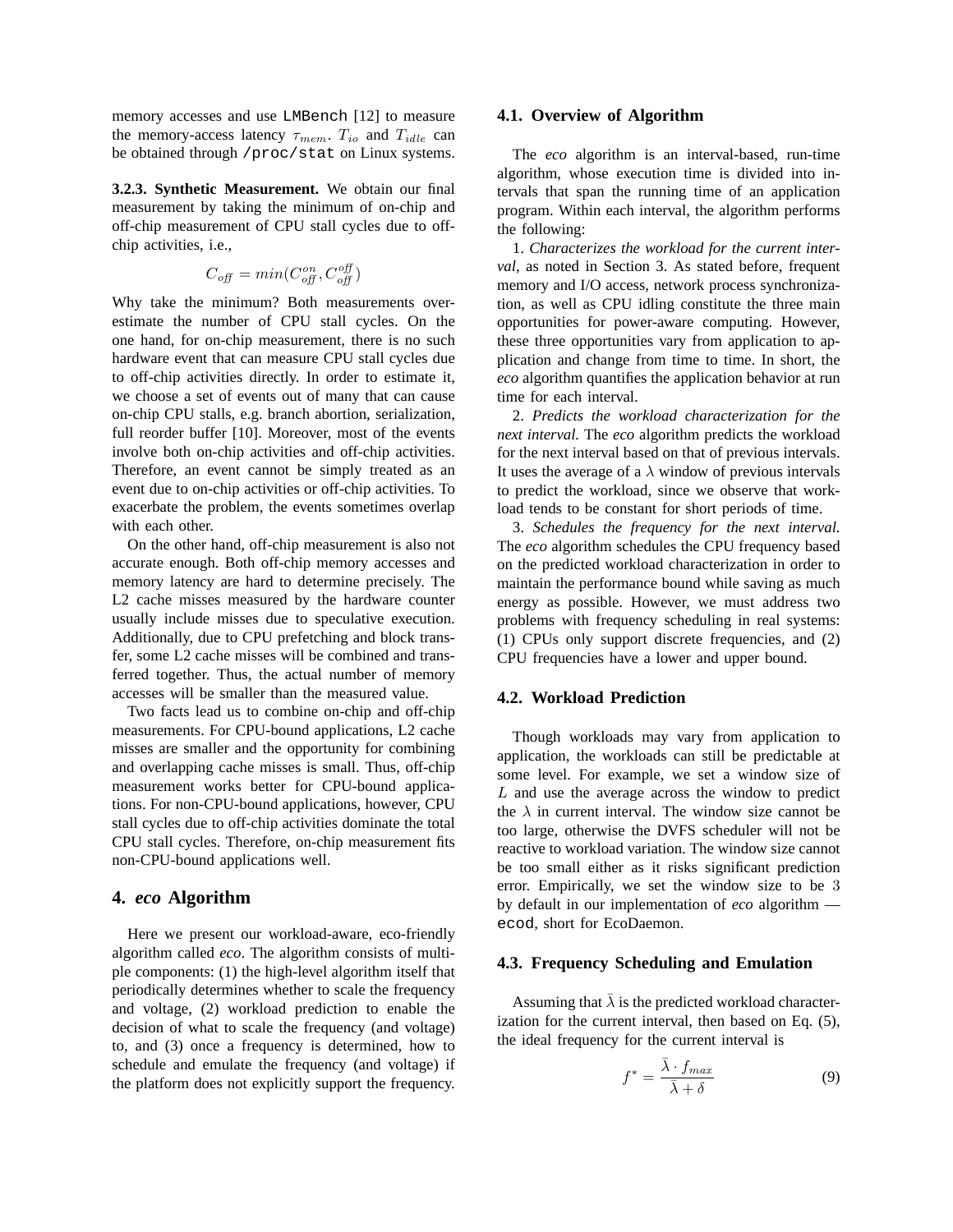However, the available frequencies in a real system are limited. Thus, as in [8],  $f^*$  needs to be calculated as

$$
f^* = max(f_{min}, \frac{\bar{\lambda} \cdot f_{max}}{\bar{\lambda} + \delta})
$$

Finally, the calculated frequency  $f^*$  may not be directly supported on a real system. So, we apply the method proposed in [8] to emulate the calculated frequency  $f^*$ .

#### **4.4. The** *eco* **Algorithm**

Synthesizing the steps shown above, we design our *eco* algorithm. Figure 1 presents the pseudocode for the *eco* algorithm. Steps 1 and 2 encompass workload characterization. Step 3 is workload prediction, and Steps 4 and 5 deal with frequency scheduling and emulation.

#### **Hardware:**

*n* frequencies  $f_1, \dots, f_n$ 

### **Parameters:**

- I: time-interval size
- δ: performance bound
- L: prediction window size

# **Algorithm:**

Initialize the  $\lambda$  window

**Repeat**

- 1. Measure CPU stall cycles due to off-chip activities for current interval  $C_{off}$
- 2. Compute coefficient  $\lambda$  for current interval

$$
\lambda = \frac{f^2 I - f C_{off}}{f^2 I - f C_{off} + f_{max} C_{off}}
$$

3. Predict the workload for next interval for all  $\lambda$  in window [0,  $L$ ]

$$
\bar{\lambda} = average(\lambda)
$$

4. Compute the desired frequency  $f^*$ 

$$
f^* = max(f_{min}, \frac{\bar{\lambda} \cdot f_{max}}{\bar{\lambda} + \delta})
$$

5. Schedule next interval I at  $f^*$ 

Figure 1. Pseudocode for eco algorithm

### **5. Experimental Set-Up**

Here we detail the experimental set-up for evaluating our *eco* algorithm, including hardware and software platform, power and energy measurement, and ecod implementation.

#### **5.1. Experimental Platform**

The hardware platform in our experiment includes a four-node cluster for computing and an additional node for recording the power and energy consumption. Each compute node contains two dual-core AMD Opteron 2218 processors and 4-GB main memory. Each CPU core includes one 128-KB split instruction and data L1 cache. Two cores on the same die share one 1 MB of L2 cache. Each processor supports *six* power/performance modes . Finally, the nodes are interconnected with Gigabit Ethernet.

We run Red Hat Linux (kernel version 2.6.18) on each compute node. The Linux kernel CPUFreq subsystem is used for controlling DVFS and PERFCTR for hardware counter monitoring. With respect to the benchmarks, we use the latest NAS Parallel Benchmarks (NPB3.2-MPI). We use mpich2 (version 1.0.6) to run the benchmarks.

### **5.2. Energy Measurement and Processing**

We use the "Watts Up? PRO ES" power meter to measure the total system energy for each node. Energy values are recorded immediately before and after the benchmark runs. The difference of the two energy values is the energy consumed by the system when the benchmark ran. Since DVFS scheduling only affects the power consumption of CPU, it is (arguably) misleading to evaluate our *eco* algorithm based on the energy consumption of total system. So, in addition to reporting the total system energy, we also evaluate the effect of the *eco* algorithm on CPU energy by applying a CPU power model used in [8] to isolate the CPU energy from the total system energy.

#### **5.3. The ecod Implementation**

Figure 2 illustrates the software architecture of our ecod implementation. We implement ecod as a lightweight daemon that monitors all the cores in a node and schedules appropriate frequencies for them. When ecod starts up, it reads the configuration file and dynamically detects processor settings, e.g. available frequencies, number of cores, etc. In each sampling interval, the master daemon fetches hardwareevent information from the "Hardware Event Monitor Module." Then, workload prediction and performance rectification are performed. The former is discussed in Section 4.2 while the latter is a mechanism to compensate for the performance loss due to the misprediction of  $\lambda$ . Due to space limitations, we refer to technical report [9] for more details. In the end, the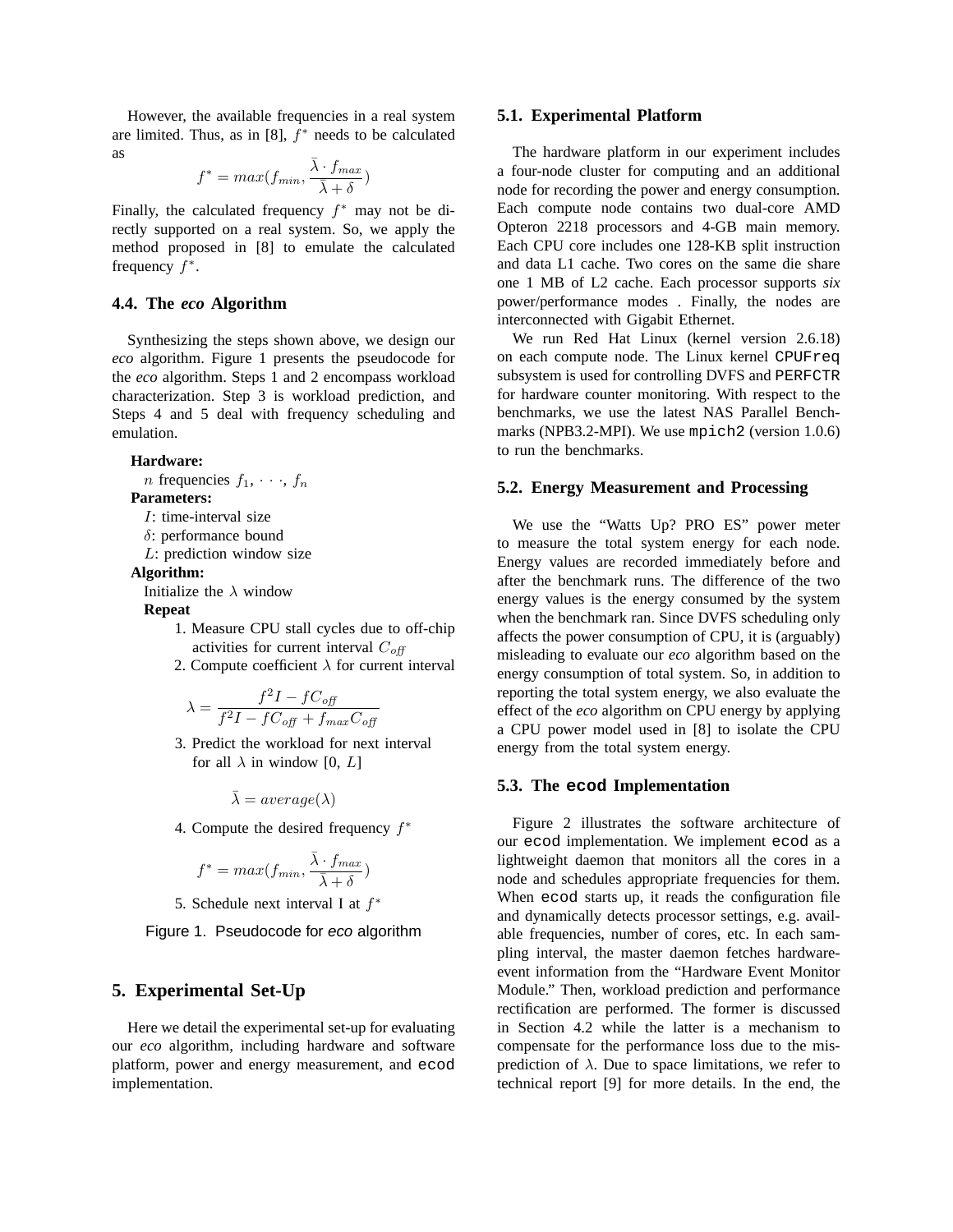daemon dispatches the desired frequency to "DVFS Scheduler Module," which then takes care of frequency scheduling of the cores.



Figure 2. Software architecture of ecod

### **5.4. Parameters and Sensitivity Analysis**

ecod is configurable and tunable. The userconfigurable parameters are *sampling interval, performance bound,* and *prediction window size.* Below are the tradeoffs of these user-configurable parameters.

*Sampling Interval*. As sampling intervals increase in length, the precision of workload characterization and its prediction will worsen, resulting in performance that cannot be tightly controlled. Conversely, when the sampling intervals get too short, the overhead of sampling the workload and scheduling the frequency is not as easily amortized.

*Performance Bound*. The larger the performance bound (or percentage slowdown), the more energy that will be saved. However, once the frequency reaches the system's lowest frequency, it cannot save any more energy.

*Prediction Window Size*. If the window size is large, the algorithm will depend on a larger amount of historical information, thus making more instantaneous workload prediction inaccurate. If the window size is small, the algorithm will be too sensitive to the workload variation.

In our experiments, we compare ecod with the  $\beta$ algorithm [8] and the Linux on-demand governor [14]. For ecod, I is set to 1 second and  $\delta$  is set to 5% and L is set to 3. For  $\beta$  algorithm, the performance constraint is set to 5%. As for Linux on-demand governor, we use the default configuration with a sampling rate of 560,000 ms and up threshold of 80%.

### **6. Experiments and Analysis**

In this section, we first validate the workload characterization  $\lambda$  obtained by measuring the CPU stall cycles due to off-chip activities against an off-line approach [9]. Then, we evaluate the workload prediction method used in *eco* algorithm Finally, we demonstrate the efficacy of ecod, our power-aware daemon based on *eco*, on the NAS Parallel Benchmarks (NPB3.2- MPI) in a cluster environment.

### **6.1. Validation of Workload Characterization**

Before evaluating *eco* on the NAS Parallel Benchmarks, we first validate our workload characterization  $(\lambda)$  on a representative set of 10 SPEC CPU2000 benchmarks: three CPU-bound, three memory-bound, and four in between. Specifically, by evaluating  $\lambda$ , we indirectly evaluate our approach to measure CPU stall cycles due to off-chip activities.

Figure 3 shows our evaluation of measured  $\lambda$  to that of an off-line approach [9], with the benchmarks arranged in such a way that the CPU-boundedness (i.e., Y-axis) of the benchmarks decrease going left to right. The error of the measured  $\lambda$  to off-line value is only 3.4% on average.



Figure 3. Validation of measured  $\lambda$  against that obtained offline

### **6.2. Evaluation of Workload Prediction**

Here we use the workload characterization ( $\lambda$ ) obtained by CPU stall cycles due to off-chip activities as a baseline in order to evaluate the effectiveness of our workload prediction method. Due to space constraints, we only show the *crafty* benchmark from SPEC CPU2000 to illustrate the predictive performance of our methodology.

Figure 4 shows a comparison between the measured  $\lambda$  and predicted  $\lambda$  for the *crafty* benchmark, where the y-axis denotes the workload characterization  $λ$ . Over the execution time of the benchmarks, the difference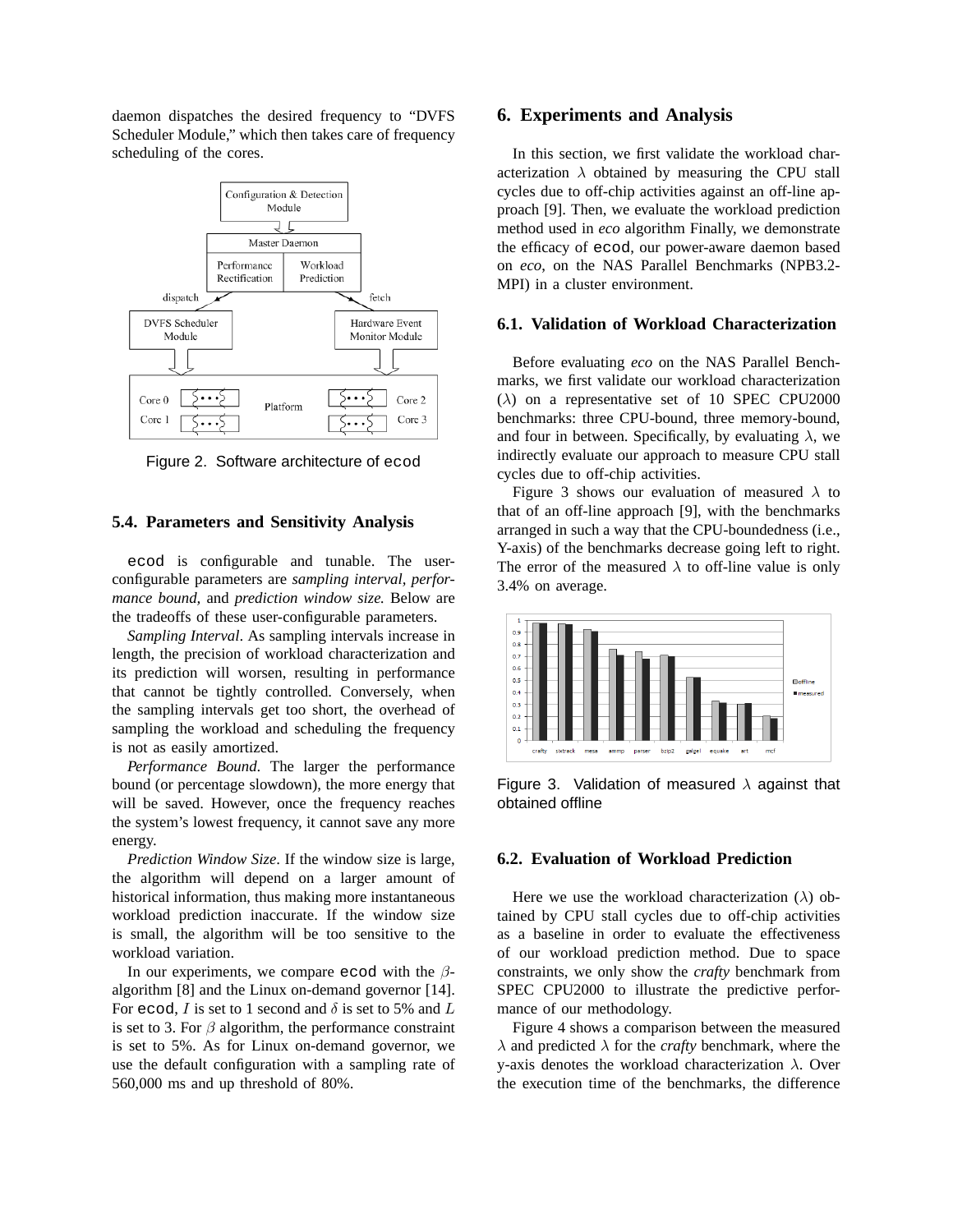between measured  $\lambda$  and predicted  $\lambda$  is within 2%. The figure also shows that the predicted  $\lambda$  changes more smoothly than the measured  $\lambda$ . This reflects the stability of our algorithm, which in turn, avoids significant DVFS scheduling overhead since the larger the frequency transition, the more overhead that is induced in DVFS scheduling [8].



Figure 4. Measured  $\lambda$  versus predicted  $\lambda$  for crafty over execution time

### **6.3. Parallel Experiment**

With the validation of our workload characterization and workload prediction, coupled with our sensitivity analysis, all on a per-node basis as shown above, we are now ready to evaluate our *eco* algorithm, implemented as an eco-friendly daemon that we call ecod in a cluster environment. In such an environment, we expect the performance of our eco-friendly daemon to be quite good given the additional opportunities for energy savings due to frequent memory and I/O access, network process synchronization, as well as CPU idling.

To evaluate ecod, we use the NAS Parallel Benchmarks. We run the benchmarks with a Class C workload on 16 cores across four compute nodes, with each compute node containing four cores. Since the cores on the same die have a common power/performance mode, we schedule the core frequency according to the higher one on the same die in order to guarantee performance.

Figures 5 and 6 show the performance control and energy savings of ecod in comparison with the  $\beta$  algorithm and Linux on-demand governor, respectively. Table 1 summarizes the statistics on performance loss and energy savings. The performance loss averages 5.1%, which is better than the  $\beta$  algorithm (10.6%) and Linux on-demand governor (7.9%). The standard deviation of performance loss for ecod is also the best among the three algorithms.

The CPU energy savings are comparable between ecod (average of 31.5%),  $\beta$ -algorithm (average of

Table 1. Statistics on Parallel Experiment

|                      | ecod  |       | on-demand |
|----------------------|-------|-------|-----------|
| Perf. Loss (Avg)     | 5.1%  | 10.6% | 7.9%      |
| Perf. Loss (Std Dev) | 3.5%  | 10.3% | 7.7%      |
| Energy Savings (Avg) | 31.5% | 32.9% | 28.6%     |

32.9%) and on-demand governor (average of 28.6%). Considering that ecod achieves the same energy saving by sacrificing far less performance, ecod clearly performs better than the  $\beta$  algorithm and Linux ondemand governor. Theoretically, if we set the performance bound  $\delta$  of *eco* to the actually performance loss of  $\beta$ -algorithm (10.6%) and on-demand governor (7.9%) respectively, the energy saving of *eco* will be more than that of the later two.

Finally, with respect to overall energy savings, ecod performs better than the  $\beta$  algorithm and the Linux ondemand governor on average, as shown in Figure 7. ecod can achieve 11% energy savings on average across the NAS Parallel Benchmarks. Both  $\beta$  and the Linux on-demand governor save 8% of energy for the same benchmarks on average.



Figure 5. Performance loss on NAS parallel benchmarks



Figure 6. CPU energy savings on NAS parallel benchmarks